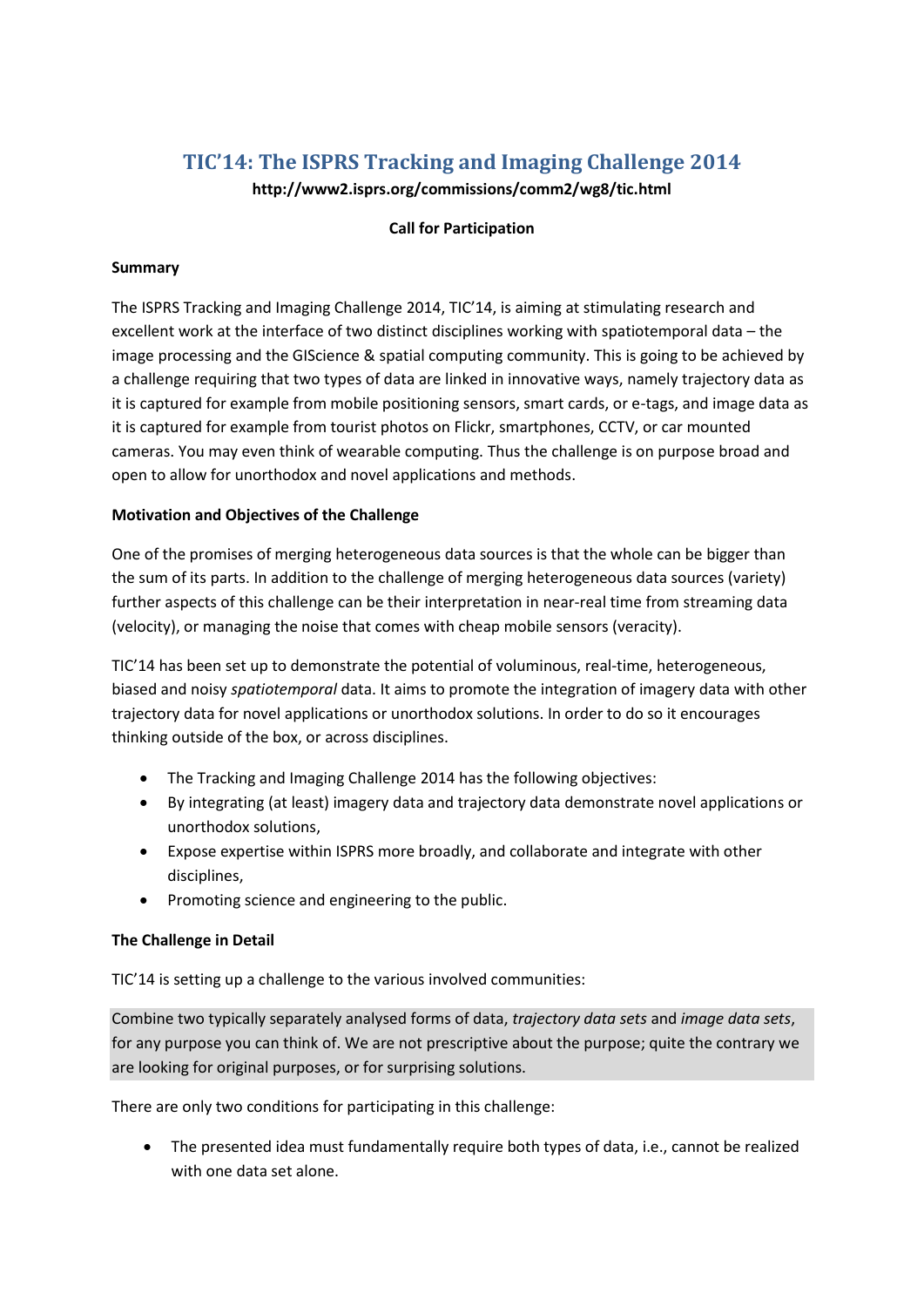• The set task must demonstrate strong and novel benefits from integrating these two data sets

The combination of the data sets can happen at any level of processing, from sensing through analysis to communicating derived information. Applications can be chosen in any field, for example (but without preference) urban informatics, transportation research, natural environment observation and management, or marine applications. They could aim, for example (again, without preference), to track individuals, vehicles, or crowds in physical or social environments, to analyse movement or activity patterns or densities, or to communicate observed dynamics of movement or activities. Goals could be, for example:

- To close the semantic gap between trajectories and movement explanation
- To analyse human social behaviour or environmental response while moving
- To interpret trajectories from image sequences
- To communicate routes by pictures
- To analyse changes in the environment

Individuals or teams accepting the challenge must submit their contribution by the submission deadline below. A submission consists of (a) a demonstrable implementation and (b) a short paper presenting the idea, explaining how the criteria were addressed and why you think your approach is providing novel benefits, and testing the idea. All submissions will be reviewed for meeting the specifications of the challenge. Submissions passing this selection will be invited to the TIC'14 Workshop for presentation and demonstration.

The challenge sets out the following prizes among presented submissions:

- First prize: CHF 2,500 plus certificate, for the most original contribution to the TIC'14 theme according to the jury's recommendations
- Second prize: CHF 500 plus certificate, for the follow-up
- All other selected participants at the workshop receive a certificate of recognition

In addition, submitting teams will be invited to contribute for a special issue of the ISPRS International Journal of Geo-Information.

Accepted submissions will be judged by an independent panel of international senior experts from the involved disciplines. Panel members and organizers and their team members are excluded from participation.

## **Time plan**

| $\bullet$ | Publication of call for participation:                  | 15 January 2014                                   |
|-----------|---------------------------------------------------------|---------------------------------------------------|
| $\bullet$ | Submission deadline:                                    | 27 July 2014                                      |
| $\bullet$ | Notification of acceptance:                             | 8 August 2014                                     |
|           | • TIC Workshop:                                         | Special sessions during the ISPRS TC III Mid-Term |
|           |                                                         | Symposium PCV, Zurich, 7-9 September 2014         |
| $\bullet$ | Submission of papers for special issue: 15 January 2015 |                                                   |